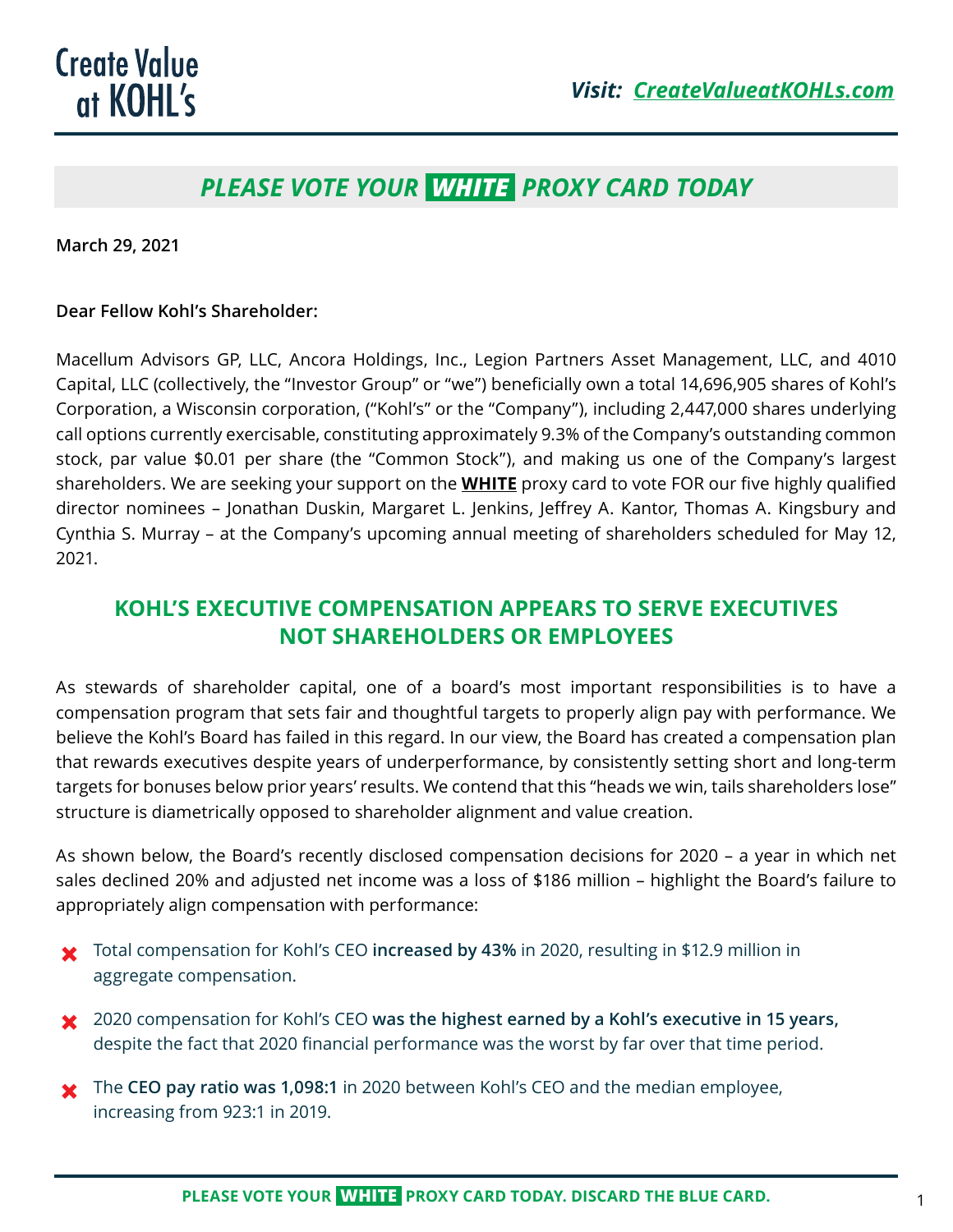# $\beta\beta$

*How Could the Kohl's Board Approve Such Outrageous Executive Compensation for Deteriorating Results?*

This exorbitant CEO compensation stands in stark contrast to the fate of Kohl's employees, 85,000 of which were furloughed for several months and who we estimate were **paid nearly 10%** less in the aggregate in 2020 compared to 2019.

## **2020 IS NOT AN OUTLIER – KOHL'S MANAGEMENT HAS BEEN RICHLY REWARDED FOR YEARS DESPITE DECLINING OPERATING RESULTS**

From 2011 to 2019, Kohl's paid its top five executives more than \$278 million in total compensation. While this sum is quite staggering on its own, what is most concerning for shareholders is that the Company underperformed its industry group by a wide margin over this period. From 2011 to 2019, Kohl's net sales stagnated from \$18.8 billion in 2011 to \$18.9 billion in 2019, with compounded same store sales *declining* by 1%. Over the same period, the "Clothing and Clothing Accessory Store" industry, as reported by the U.S. Census Bureau in the Annual Retail Trade Survey, grew 17% in net sales. Worse still, Kohl's operating income dropped by almost \$1 billion, or 44%, from \$2.2 billion in 2011 to \$1.2 billion in 2019.

Despite this underperformance, Kohl's CEO received a 250% bonus in both 2017 and 2018, in addition to a 118% payout under the Company's 2016-2018 long-term incentive plan ("LTIP"), after the Company badly missed its own targets for those periods set in the Greatness Agenda just a few years earlier.

In light of this misalignment of pay with performance, shareholders deserve an answer to one simple question:

## **HOW COULD THE KOHL'S BOARD APPROVE SUCH OUTRAGEOUS EXECUTIVE COMPENSATION FOR DETERIORATING RESULTS?**

Shareholders rely on boards to design and implement executive compensation programs which provide appropriate alignment and long-term incentives to help drive sustainable value creation. The decisions boards make with regard to executive compensation offer a window into their culture, alignment, respect for shareholders' capital, and desire to create shareholder value.

**The message from Kohl's Board to its shareholders seems loud and clear – executives will continue to be rewarded regardless of long-term operating results or share price performance.** Kohl's Board has demonstrated a troubling long-term track record of continuously lowering the bar and paying higher and higher levels of compensation for deteriorating results.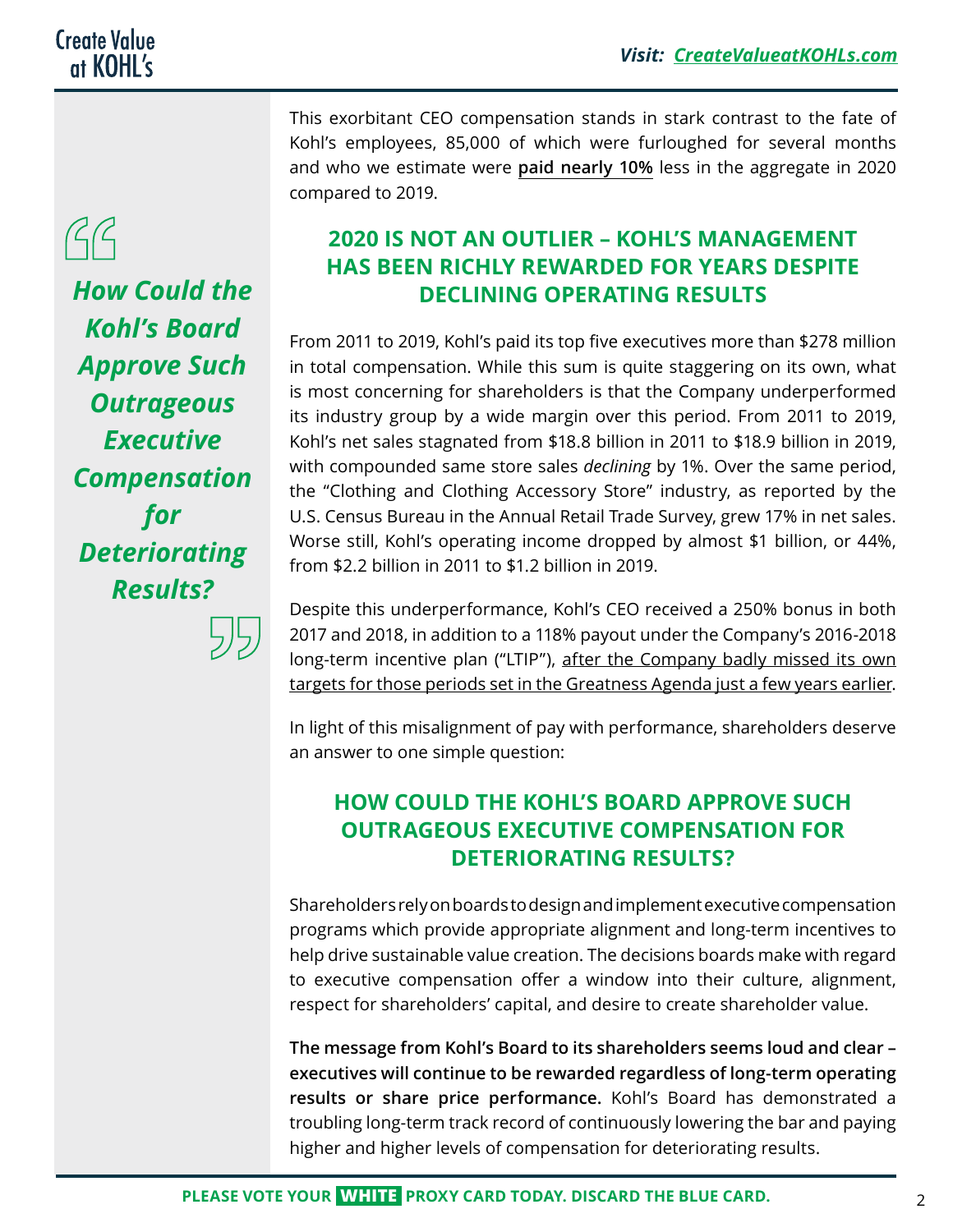Kohl's stated compensation philosophy contained in every annual proxy statement is as follows:

*"As part of our pay for performance philosophy, our goals are intended to be difficult to achieve, and failure to achieve the goals has significant consequences."*

Yet despite this credo, Kohl's annual and long-term incentive plans show a consistent pattern of rewarding executives with excessive compensation for meeting an ever-declining set of objectives. Kohl's LTIP consists of rolling three-year cumulative targets for sales and net income. The three-year measurement periods overlap as a new program is set each subsequent year. Far from being "difficult to achieve," the 2017 to 2019 LTIP set a "Target Level" for sales and net income which would pay out a 100% performance share unit award to management for achieving average annual sales of 2% less than actual sales in 2016 and average annual adjusted net income 23% below adjusted 2016 net income.

| Kohl's Long-Term Incentive Plans (\$mm)     | 2014-2016 | 2015-2017 | 2016-2018 | 2017-2019 | 2018-2020 |
|---------------------------------------------|-----------|-----------|-----------|-----------|-----------|
| Average 3-Yr Sales Target                   | \$19,867  | \$20,230  | \$19,593  | \$18,327  | \$18,863  |
| % chg vs. immediately preceding year        | 4%        | 7%        | 2%        | (2%)      | (2%)      |
| Average 3-Yr Adjusted Net Income Target     | \$913     | \$923     | \$773     | \$520     | \$777     |
| % chg vs. immediately preceding year        | 3%        | 6%        | (1%)      | (23%)     | (9%)      |
| Average 3-Yr Sales, Actual                  | \$18,971  | \$18,993  | \$18,946  | \$19,029  | \$17,694  |
| % chg vs. immediately preceding year        | (0%)      | 0%        | (1%)      | 2%        | (7%)      |
| Actual 3-Yr Average Adjusted Net Income     | \$774     | \$740     | \$789     | \$821     | \$419     |
| % chg vs. immediately preceding year        | (13%)     | (15%)     | 1%        | 22%       | (51%)     |
|                                             |           |           |           |           |           |
| <b>CEO LTIP Payout as % of Target Level</b> | 62.4%     | 25.1%     | 118.3%    | 200.0%    | 83.5%     |

#### Source: SEC Filings

Note: Net Income adjusted to exclude non-recurring items. 2018 net income compares to 2017 figure after adjusting for decline in corporate tax rate

The 2018-2020 LTIP also set Target Levels below the prior year's actual results, yet the Board still saw fit to apparently manipulate the structure of this plan to ensure a payout. The Board explains in the Company's 2021 Proxy Statement that given the devastating impact of COVID in 2020, it became clear that management would not hit the three-year cumulative targets for this tranche.

| <b>Metric</b>       | 2018-2020<br>Goal | 2018<br>Actual | 2019<br>Actual | 2020<br><b>Actual</b> | 2018-2020<br>Actual | <b>Actual vs. Goal</b> |
|---------------------|-------------------|----------------|----------------|-----------------------|---------------------|------------------------|
| Net Sales           | \$56,590          | \$19,167       | \$18,885       | \$15,031              | \$53,083            | (6%)<br>(35%)          |
| Adjusted Net Income | \$2,330           | \$927          | \$769          | ( \$186)              | \$1,510             |                        |

Source: SEC Filings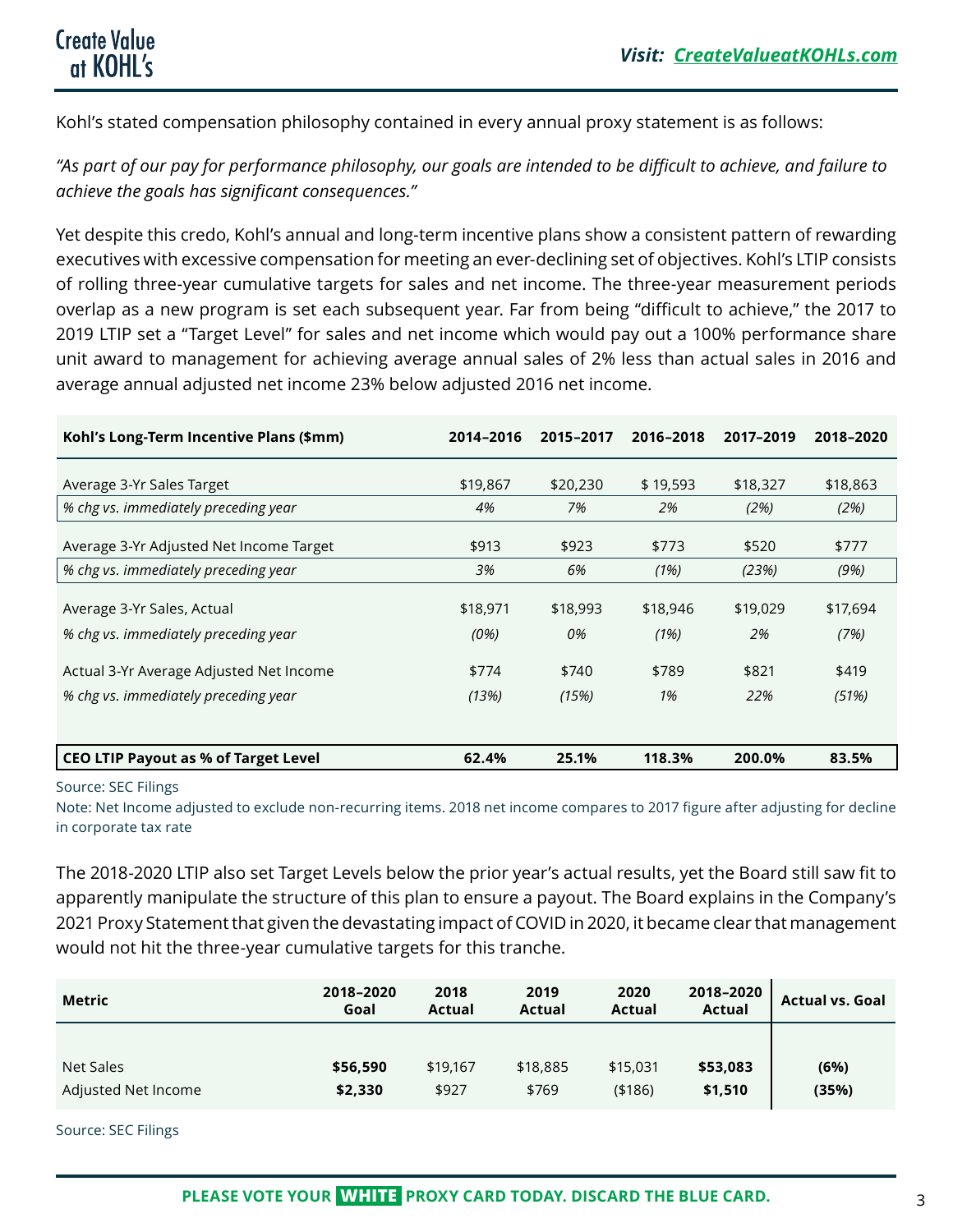**Rather than allow management to "suffer" just as Kohl's employees and communities had, the Board lowered the bar by amending the plan to a retroactive annual plan rather than a cumulative long-term plan, creating a windfall for management that would not have been payable under the original plan.** Importantly, the Board made this change in January 2021, long after the economy showed signs of recovering from the COVID pandemic and when it was known to the Board that the large performance share unit award granted to the CEO in March 2020 had appreciated dramatically (to a potential value of more than \$25 million). As a result of the Board's ex post facto adjustments, Kohl's CEO received an average LTIP payout of 98% of the target during the last five years, while from the period 2014 to 2019 (excluding COVID-impacted 2020) Kohl's sales declined by 1% and tax-adjusted net income declined by 26%.

This disturbing pattern of paying for underperformance and continuously setting the bar lower is equally evident in Kohl's Annual Incentive Plan structure. As shown in the table below, the Annual Incentive Plan approved by the Board each year has enabled the CEO to achieve multi-million dollar incentive payouts despite a persistent decline in adjusted net income. In our view, the Board's construction of this plan demonstrates a flawed philosophy of lowering the threshold net income goal each year to a level at or below actual performance in the previous year.

| <b>Annual Incentive Plan</b>                                    | 2011    | 2012    | 2013  | 2014  | 2015  | 2016  | 2017           | 2018    | 2019  | 2020     |
|-----------------------------------------------------------------|---------|---------|-------|-------|-------|-------|----------------|---------|-------|----------|
|                                                                 |         |         |       |       |       |       |                |         |       |          |
| Adjusted net income (\$mm)                                      | \$1,167 | \$986   | \$889 | \$867 | \$781 | \$673 | \$703          | \$927   | \$769 | ( \$186) |
| % Change from 2011 (1)                                          |         | (16%)   | (24%) | (26%) | (33%) | (42%) | (40%)          | (35%)   | (46%) | (113%)   |
|                                                                 |         |         |       |       |       |       |                |         |       |          |
| Threshold Tier net income goal (\$mm)                           |         | \$1,080 | \$900 | \$890 | \$855 | \$781 | \$596          | \$770   | \$880 | N/A      |
| % Change vs. prior year adj. net income (2)                     |         | (7%)    | (9%)  | 0%    | (1%)  | 0%    | (11%)          | (10%)   | (5%)  | N/A      |
| % Change from 2014 - the initiation of<br>'Greatness Agenda'(1) |         |         |       |       | (1%)  | (10%) | (31%)          | (26%)   | (15%) | N/A      |
|                                                                 |         |         |       |       |       |       |                |         |       |          |
| CEO Annual Incentive Plan Award (\$1000)                        |         | \$532   | \$536 | \$541 | \$553 | \$562 | $$3,563^{(3)}$ | \$3,500 | \$0   | \$2,505  |
| CEO Award as % of base salary                                   |         | 40%     | 40%   | 40%   | 40%   | 40%   | 250%           | 250%    | 0%    | 175%     |

Note: (1) Cumulative change % for 2018, 2019 and 2020 are calculated using a tax rate of 23.2% applied to the 2011 and 2014 adjusted net income. (2) Change % for 2018 is calculated using a tax rate of 23.2% applied to the 2017 adjusted net income. (3) Plus an additional \$3.5 million award for CEO-elect Michelle Gass.

As a result, Kohl's CEO was paid:

- <sup>1</sup> A "Top Tier" 250% bonus in 2017 for achieving adjusted net income that was 19% below 2014, **the baseline year for the "Greatness Agenda"**
- **X** Another "Top Tier" 250% bonus for 2018 adjusted net income that was still 11% below 2014 **after adjusting for tax differences**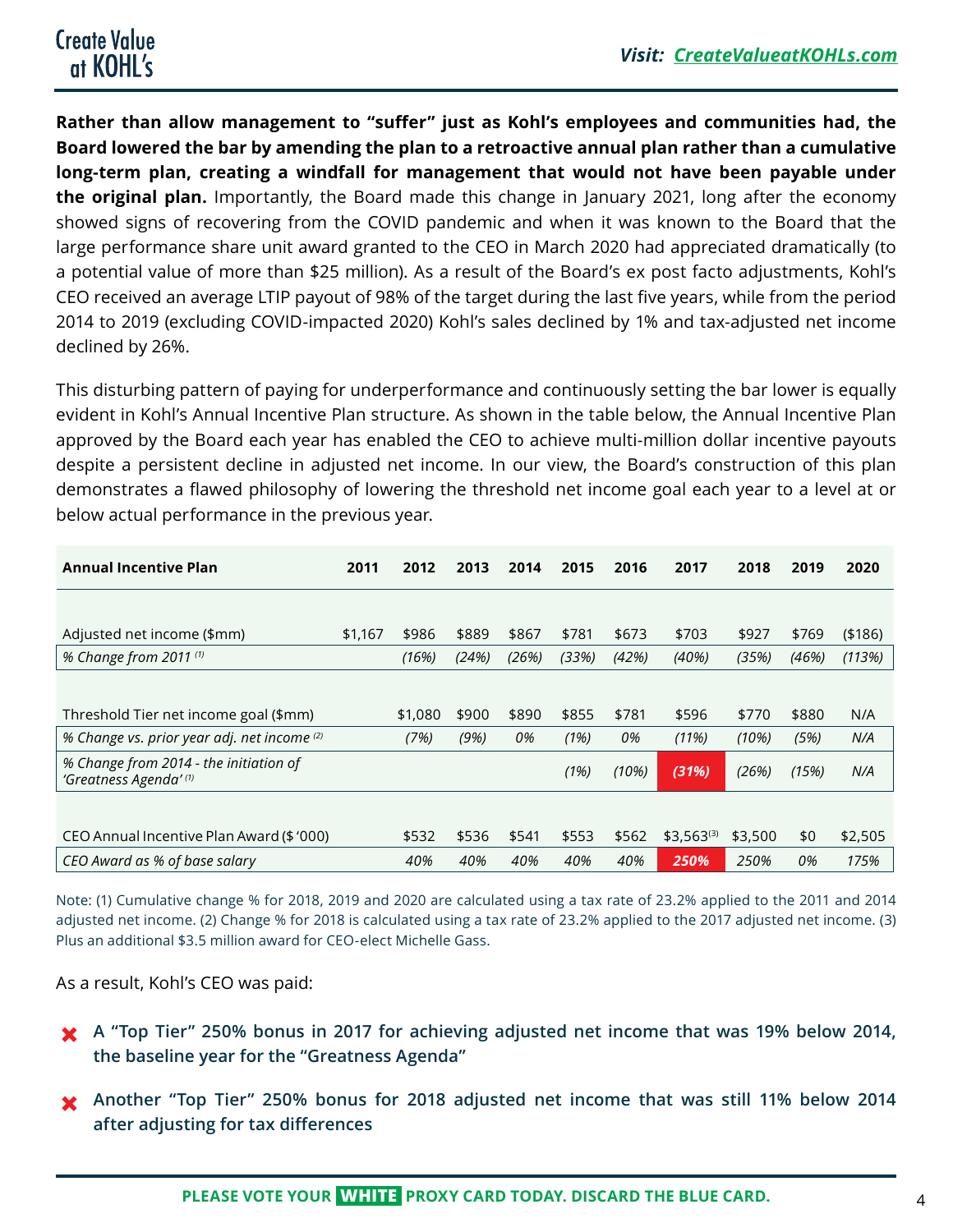The performance bar has been lowered so frequently that by 2019 the threshold to achieve a bonus had fallen 38% from 2011 actual net income (tax adjusted).

As with the LTIP, the Board amended the Annual Incentive Plan in 2020, enabling a large annual bonus for the CEO and other named executive officers. Specifically, the Board removed all objective quantitative measures, instead basing 50% of bonuses on Kohl's sales results compared to a curated peer group, and 50% on the Board's discretion. This enabled the CEO to receive a \$2.5 million bonus in 2020 even though sales declined 20% and earnings were negative. Again, this change was made in addition to amendments to the LTIP, which separately rewarded the CEO handsomely, and under a backdrop in which Kohl's employees appeared to be suffering an approximate 10% pay cut.

The Board proclaims to shareholders in Kohl's proxy statements that a "failure to achieve target goals has significant consequences," but this feels like an incredibly hollow statement in light of the Board's actions, which speak louder than words. In addition, the assertion that "As part of our pay for performance philosophy, our goals are intended to be difficult to achieve" seems absurd in light of all the evidence to the contrary.

We believe the Board's broken culture of rewarding management for mediocre or downright poor performance stems in part from their propensity to compare Kohl's to the narrow, ailing department store sector rather than to a broader, more relevant group of discretionary soft-goods retailers. A deeper level of relevant retail experience on the Board would contribute to a better understanding of the true competitive environment and to the design of more appropriate incentive structures.

## **THE FIVE INCUMBENT DIRECTORS WE ARE OPPOSING SHOULDER SIGNIFICANT RESPONSIBILITY FOR KOHL'S MISALIGNED COMPENSATION PLANS**

Our campaign aims to remove the following five directors from the Kohl's Board. Each of these directors lacks retail apparel expertise, and they have served on the Board for an average of 16 years. Importantly, three of the five (Messrs. Burd, Prising and Sica) are current members of the Compensation Committee, with Mr. Prising serving as its Chair, and have been deeply involved in designing and implementing what we believe is a flawed compensation program at Kohl's. The five incumbent Kohl's directors we are seeking to remove are as follows:

In contrast, the Investor Group is targeting five incumbent members of Kohl's Board who have served for an average tenure of **16 years** and **lack relevant retail expertise**.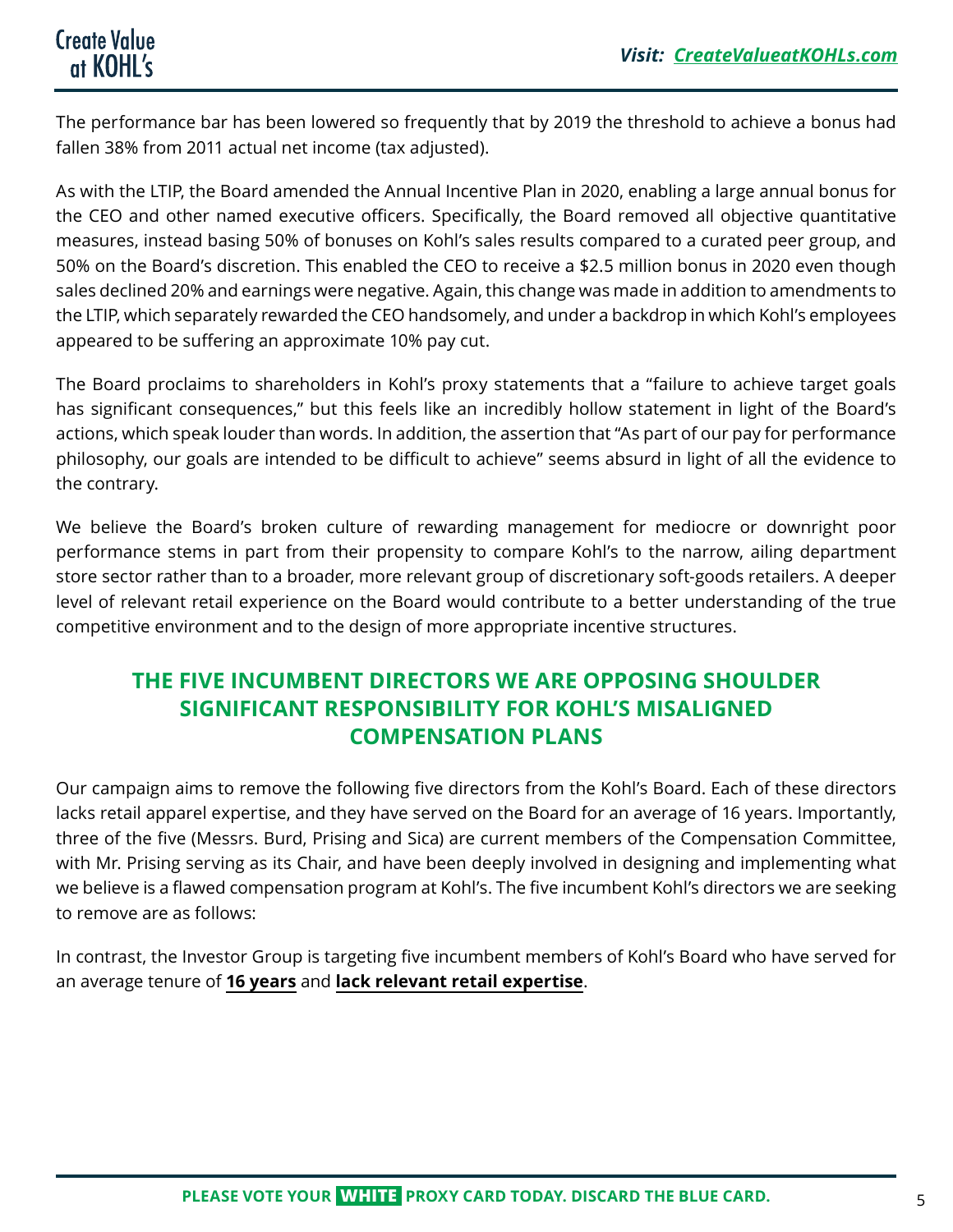| <b>BOARD CANDIDATE</b>                                     | <b>AGE</b> | <b>TENURE</b> | <b>EXPERIENCE</b>     | RETAIL<br>APPAREL | <b>RETAIL</b> | <b>MARKETING /<br/>CUSTOMER EXP.</b> | E-COMM   | <b>OPERATIONS</b> | MERCHANDISING | <b>CAPITAL<br/>MARKETS</b> |
|------------------------------------------------------------|------------|---------------|-----------------------|-------------------|---------------|--------------------------------------|----------|-------------------|---------------|----------------------------|
| Steven A. Burd*                                            | 71         | 19            | <b>Grocery Stores</b> | ×                 | $\checkmark$  | ×                                    | ×        | $\checkmark$      | ×             | ×                          |
| <b>Jonas Prising*</b><br>(Chair of Compensation Committee) | 56         | 5             | <b>Staffing</b>       | ×                 | ×             | ×                                    | ×        | $\checkmark$      | ×             | ×                          |
| John E. Schlifske                                          | 61         | 9             | <b>Insurance</b>      | ×                 | ×             | ×                                    | $\bm{x}$ | $\checkmark$      | ×             |                            |
| Frank V. Sica*<br>(Chairman of the Board)                  | 70         | 33            | <b>PE Investor</b>    | ×                 | ×             | ×                                    | ×        | ×                 | ×             |                            |
| <b>Stephanie A. Streeter</b><br>(Chair of Audit Committee) | 63         | 14            | <b>Consumer Goods</b> | ×                 | ×             | ×                                    | ×        | $\checkmark$      | ×             | ×                          |

\* Member of Compensation Committee

#### ü **Our Nominees Have the Relevant Retail and Governance Expertise to Better Align Kohl's Compensation Sstructure with Shareholders**

 $\checkmark$  Our five director nominees bring significant apparel retail expertise and a strong desire to improve Kohl's compensation practices:

| <b>BOARD CANDIDATE</b>     | <b>AGE</b> | <b>TENURE</b> | <b>EXPERIENCE</b>                                 | RETAIL<br>APPAREL | <b>RETAIL</b> | EXP.<br>$\overline{\phantom{0}}$<br>MARKETING<br><b>CUSTOMER</b> | E-COMM       | <b>OPERATIONS</b> | MERCHANDISING | <b>MARKETS</b><br>CAPITAL |
|----------------------------|------------|---------------|---------------------------------------------------|-------------------|---------------|------------------------------------------------------------------|--------------|-------------------|---------------|---------------------------|
| <b>Margaret L. Jenkins</b> | 69         | --            | <b>Marketing &amp;</b><br><b>Apparel Retail</b>   | $\checkmark$      | $\checkmark$  | √                                                                |              |                   |               |                           |
| <b>Thomas A. Kingsbury</b> | 68         | --            | <b>Apparel Retail</b>                             | $\checkmark$      | $\checkmark$  | $\checkmark$                                                     | $\checkmark$ | $\checkmark$      | $\checkmark$  |                           |
| <b>Jonathan Duskin</b>     | 53         | --            | <b>Investor &amp;</b><br><b>Retail Specialist</b> | √                 |               |                                                                  | $\checkmark$ |                   |               |                           |
| Jeffrey A. Kantor          | 62         | - 1           | <b>Apparel Retail</b>                             | $\checkmark$      | ✔             | $\checkmark$                                                     | $\checkmark$ | $\checkmark$      | $\checkmark$  |                           |
| <b>Cynthia S. Murray</b>   | 63         | --            | <b>Apparel Retail</b>                             | $\checkmark$      | $\checkmark$  |                                                                  |              | $\checkmark$      | √             |                           |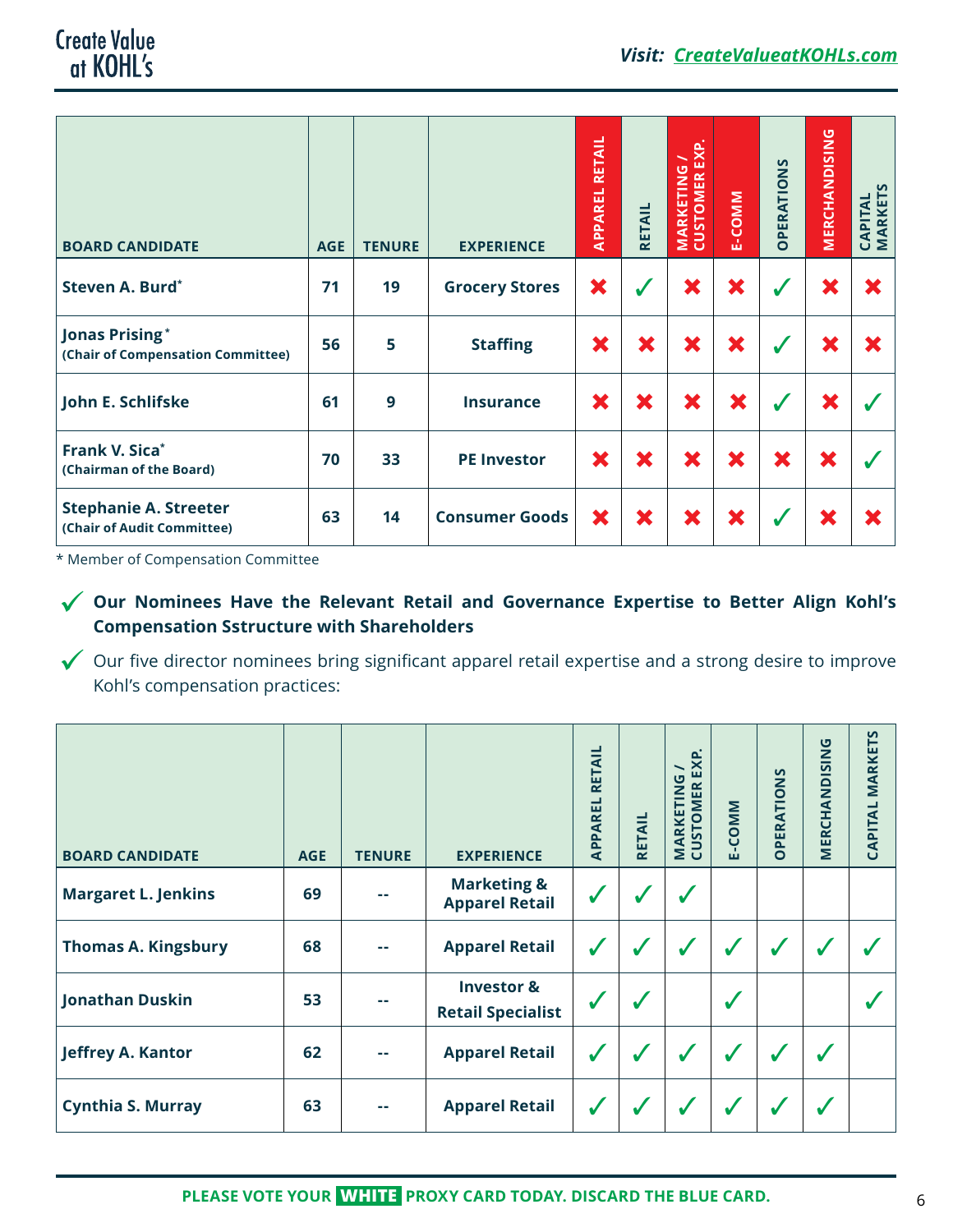Revitalizing Kohl's strategy and improving compensation practices are not a short-term focus. Our desire is to build long-term value and we have carefully selected directors who we believe are far better positioned to turnaround Kohl's than the Company's five stale directors with irrelevant skillsets who have overseen significant underperformance at Kohl's.

If you have any questions or require assistance with your vote, please contact Saratoga Proxy Consulting, who is assisting us, and whose contact information appears below.

Thank you for your support,

| Jonathan Duskin          | <b>Frederick DiSanto</b> | <b>Christopher Kiper</b>     | <b>Steve Litt</b> |
|--------------------------|--------------------------|------------------------------|-------------------|
| <b>Macellum Advisors</b> | Ancora Holdings, Inc.    | <b>Legion Partners Asset</b> | 4010 Capital, LLC |
| GP, LLC                  |                          | <b>Management, LLC</b>       |                   |

#### **About Macellum**

Macellum Advisors GP, LLC, together with its affiliates (collectively, "Macellum") have substantial experience investing in consumer and retail companies and assisting such companies in improving their long-term financial and stock price performance. Macellum's historical investments include: Collective Brands, GIII Apparel Group, Hot Topic, Charming Shoppes and Warnaco, among other companies. Macellum prefers to constructively engage with management to improve its governance and performance for the benefit of all stockholders, as we did with Perry Ellis. However, when management is entrenched, Macellum has run successful proxy contests to effectuate meaningful change, including at The Children's Place Inc., Christopher & Banks Corporation, Citi Trends, Inc. Bed Bath and Beyond Inc. and most recently at Big Lots, Inc.

#### **About Ancora**

Ancora Holdings, Inc. is an employee owned, Cleveland, Ohio based holding company, which wholly owns four separate and distinct SEC Registered Investment Advisers and a broker dealer. Ancora Advisors LLC specializes in customized portfolio management for individual investors, high net worth investors, investment companies (mutual funds), and institutions such as pension/profit sharing plans, corporations, charitable & "Not-for Profit" organizations, and unions. Ancora Family Wealth Advisors, LLC is a leading, regional investment and wealth advisor managing assets on behalf of families and high net-worth individuals. Ancora Alternatives LLC specializes in pooled investments (hedge funds/investment limited partnerships). Ancora Retirement Plan Advisors, Inc. specializes in providing non-discretionary investment guidance for small and midsize employer sponsored retirement plans. Inverness Securities, LLC is a FINRA registered Broker Dealer.

#### **About Legion Partners**

Legion Partners is a value-oriented investment manager based in Los Angeles, with a satellite office in Sacramento, CA. Legion Partners seeks to invest in high-quality businesses that are temporarily trading at a discount, utilizing deep fundamental research and long-term shareholder engagement. Legion Partners